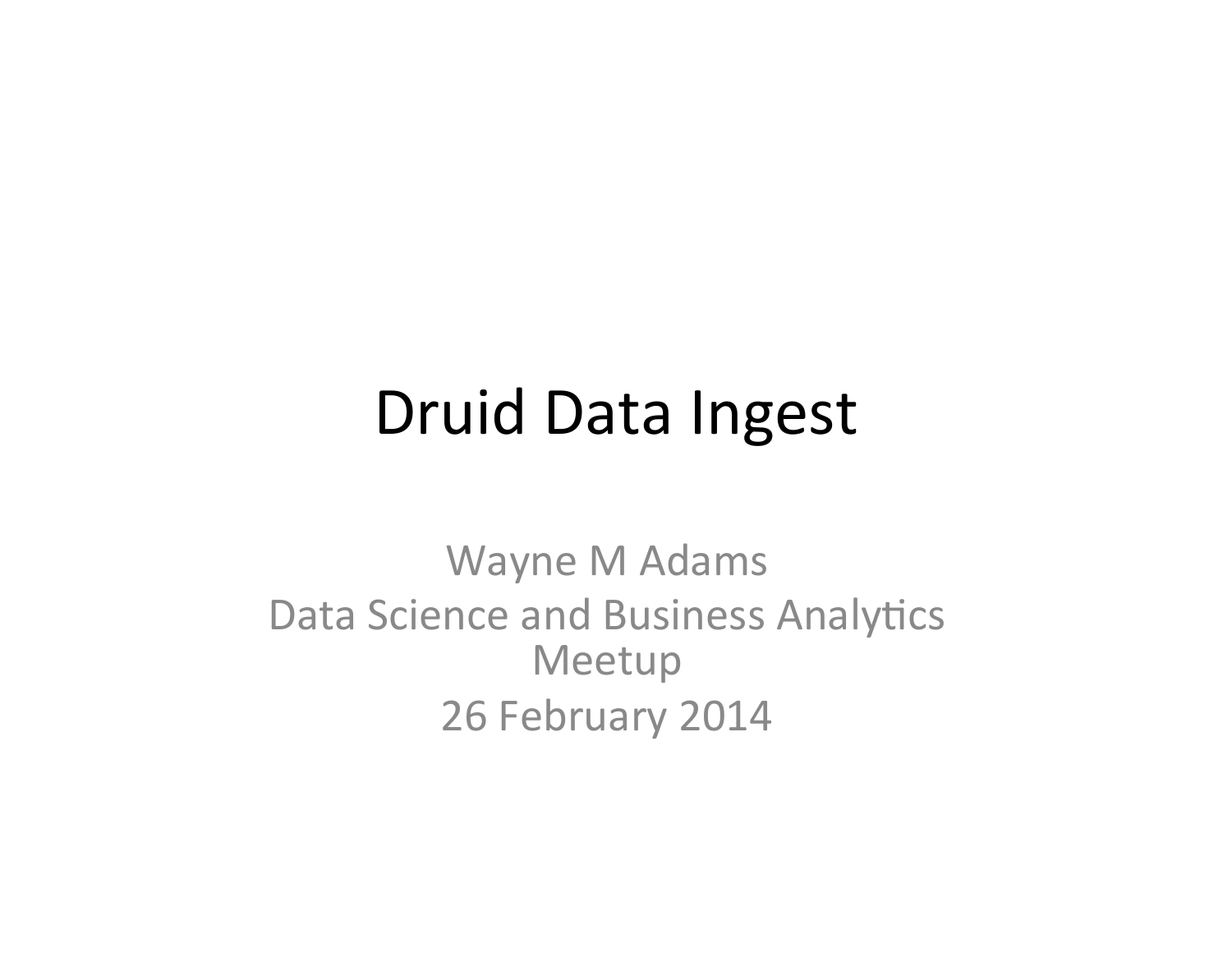## By "Druid", we mean...

- The column-oriented, distributed, real-time analytic datastore (http://druid.io/ and https://github.com/metamx/druid)
- *Not* the database graphical designer tool!
- The obvious source of inspiration for the name => tough Google search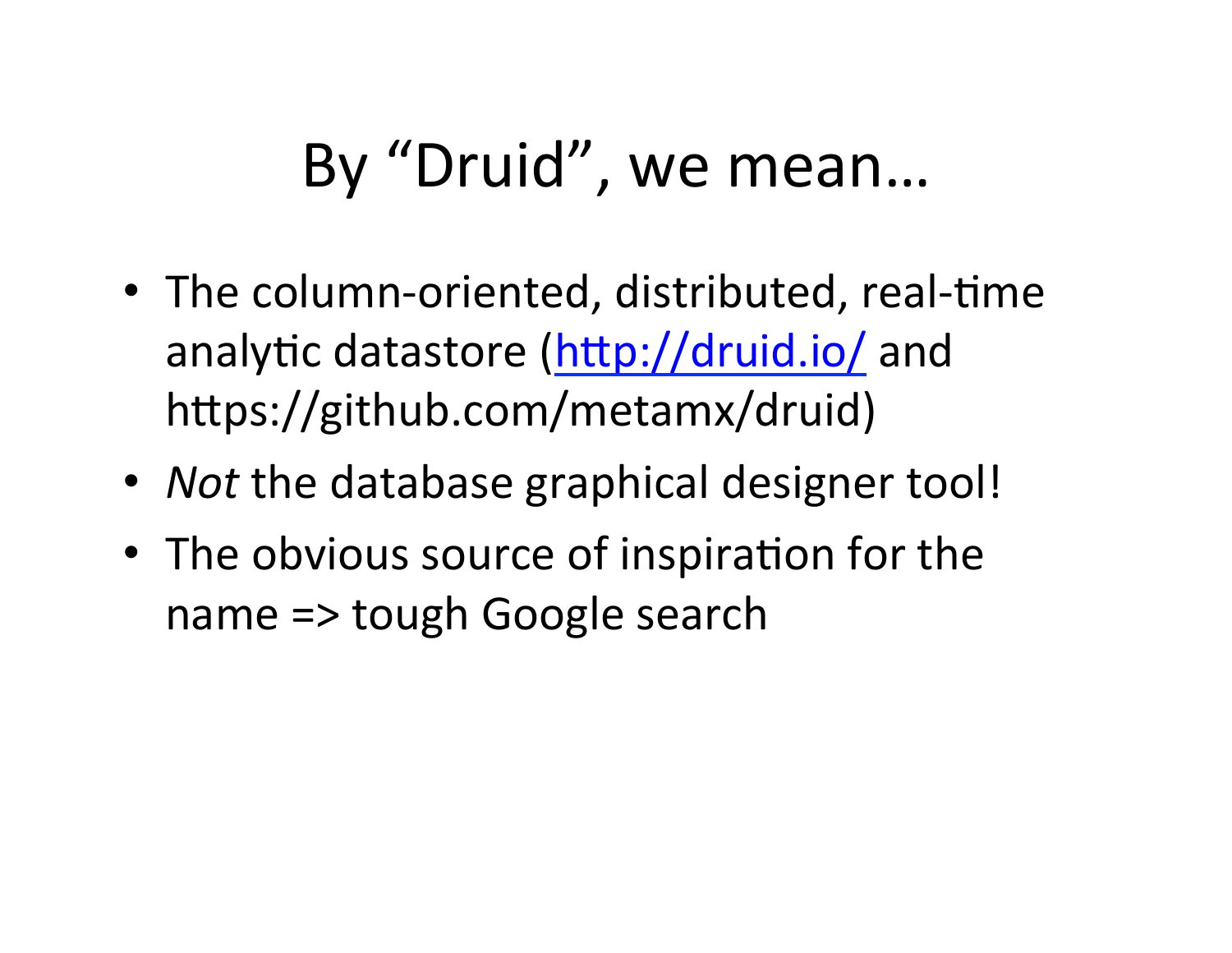## Covered / Not Covered

- Not covered:
	- What Druid is
	- $-$  How it compares with competing frameworks
	- $-$ Installation
	- Querying
- Covered:
	- Real-time ingest
	- Batch ingest
- QOTD: "Getting data into Druid can definitely be difficult for first time users."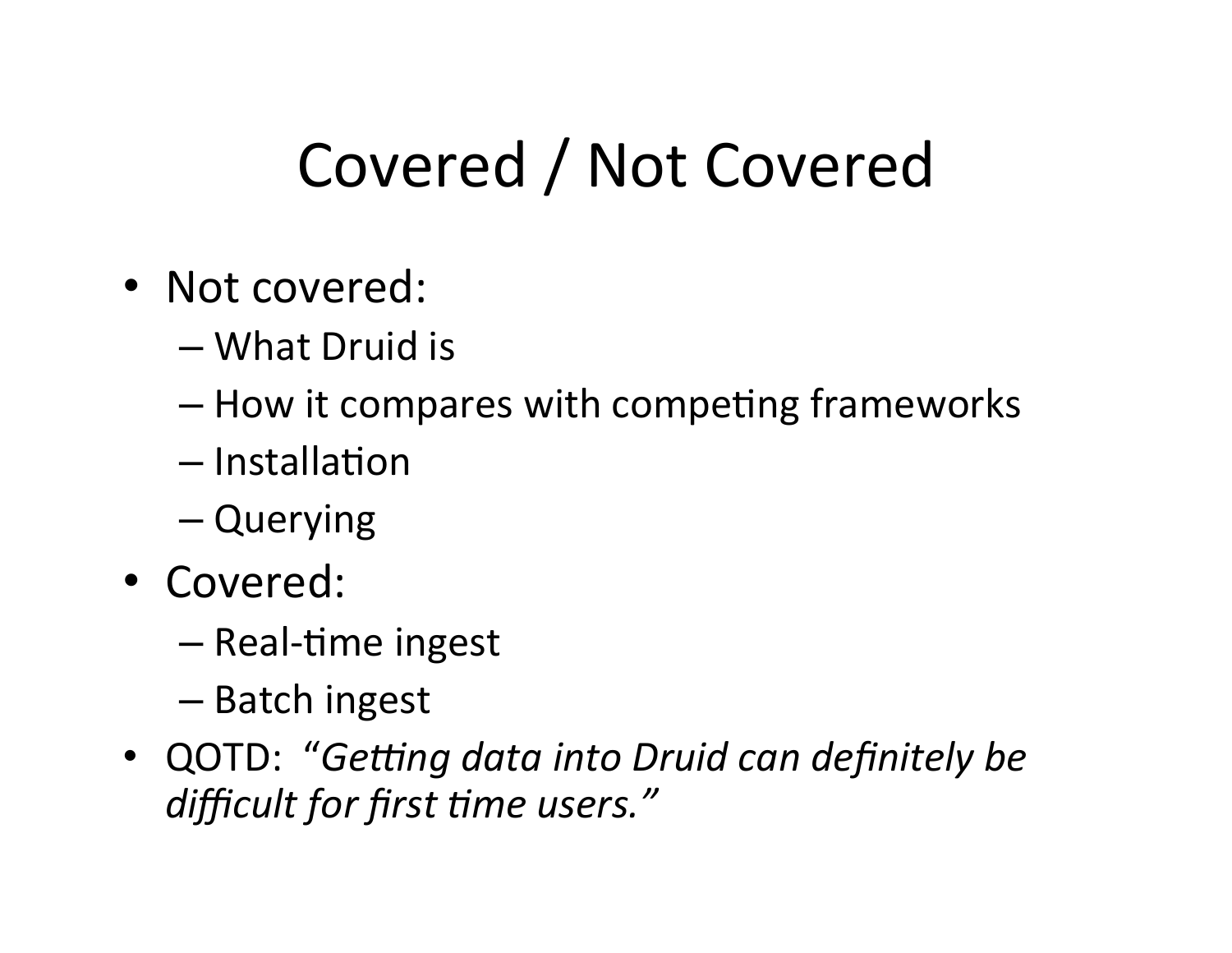### Alternatively: "With many knobs comes great responsibility"



*(From h?p://fridayblast.com/wp-content/uploads/2013/09/* SpaceShuttleAtlantisControlPanel2.jpg)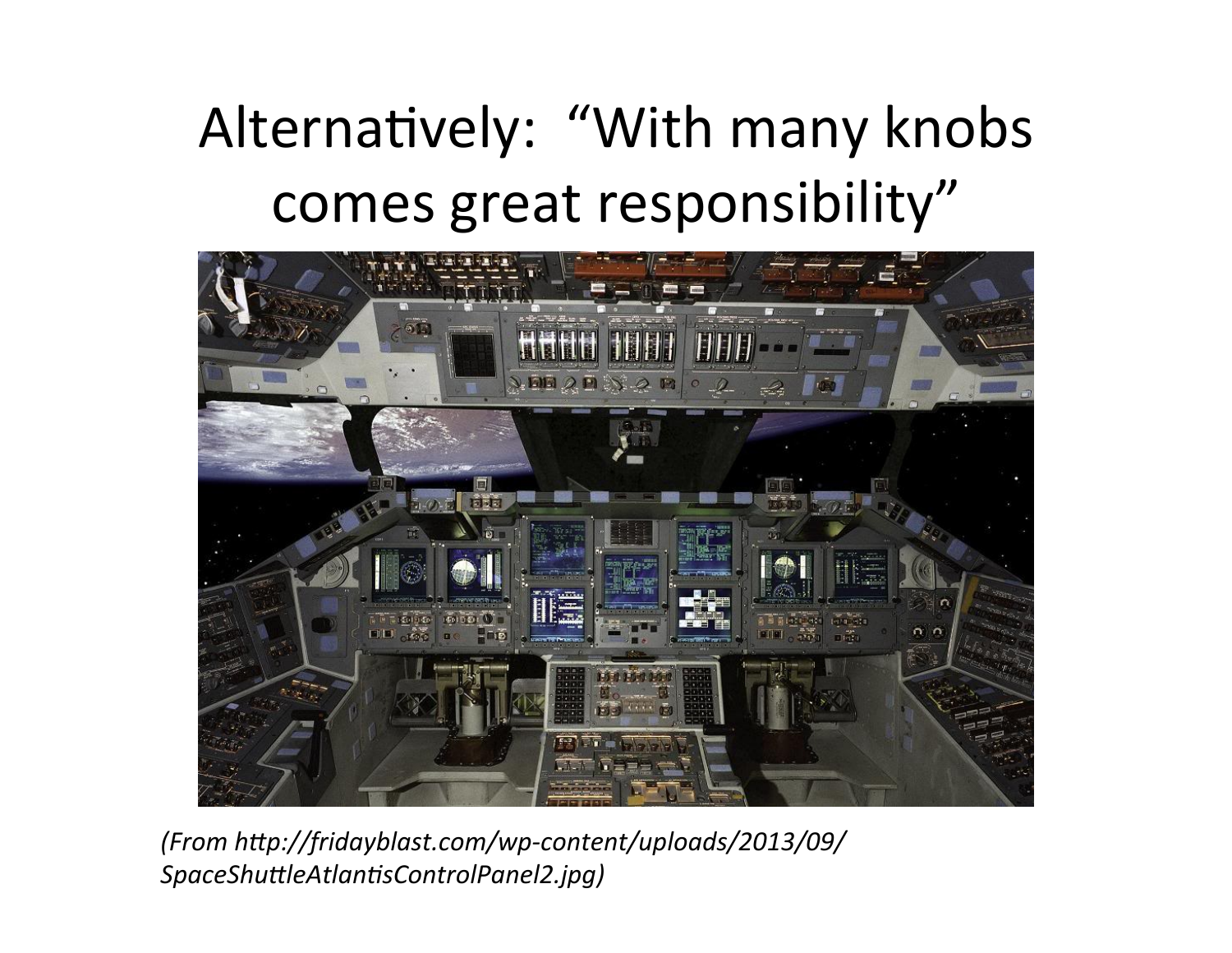#### Data Flow (1)



*(from Druid: A Real-8me Analy8cal Data Store h?p://sta8c.druid.io/docs/ druid.pdf)*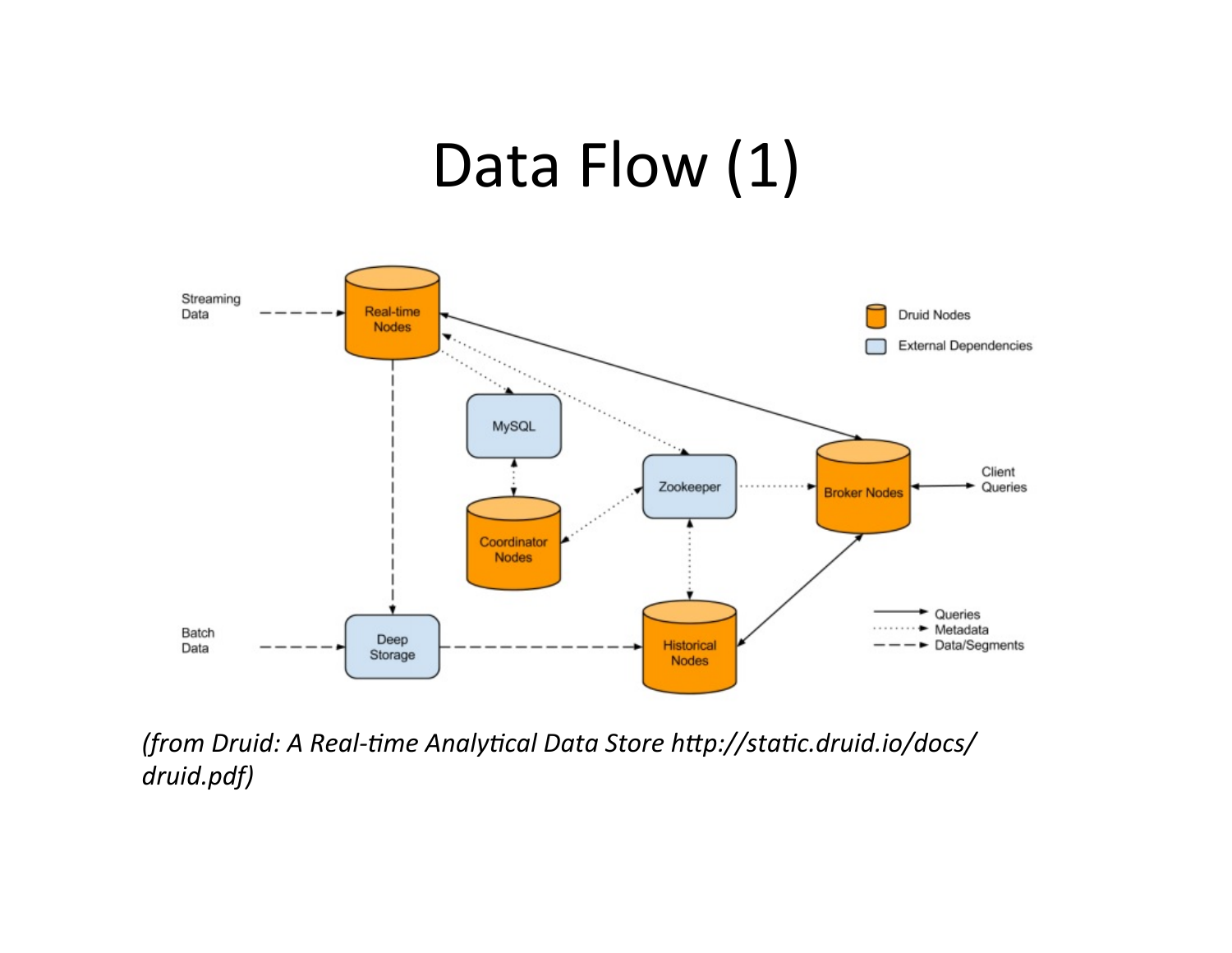# Data Flow (2)

- Real-time nodes:
	- Ingest data
	- $-$  Respond to queries in real time
	- $-$  Hand off for persistence to deep storage
- Historical (aka Compute) nodes:
	- Bring historical segments into memory
	- Respond to queries
- Historical data can also be loaded directly via batch ingest (HadoopDruidIndexer)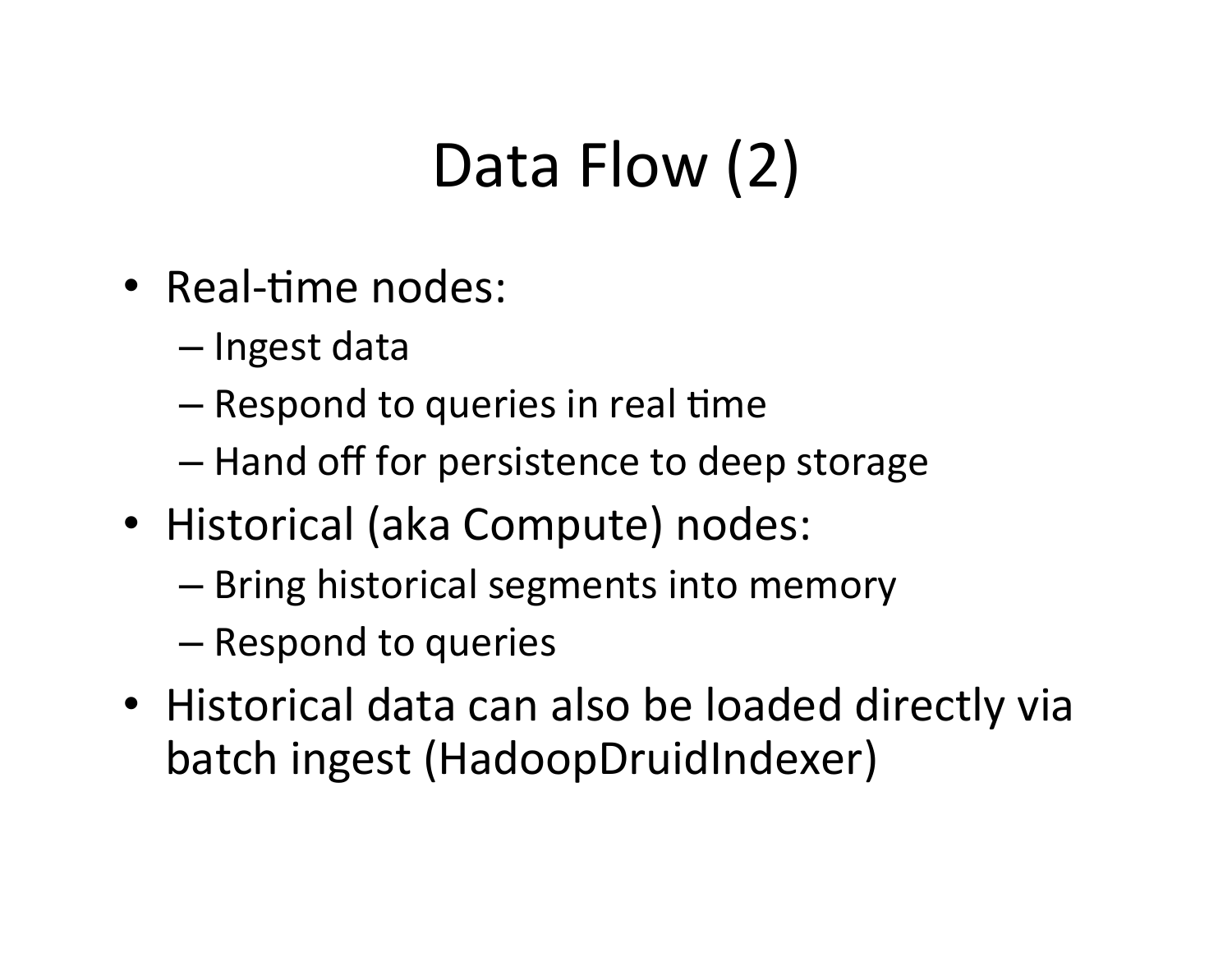## The Druid Indexing Service

- "One stop" shopping for real-time and batch ingest
- Flexibility to stand up new real-time ingest processes without starting a new node
- Two batch ingest task options
- Segment management (merging, converting, deleting, "killing")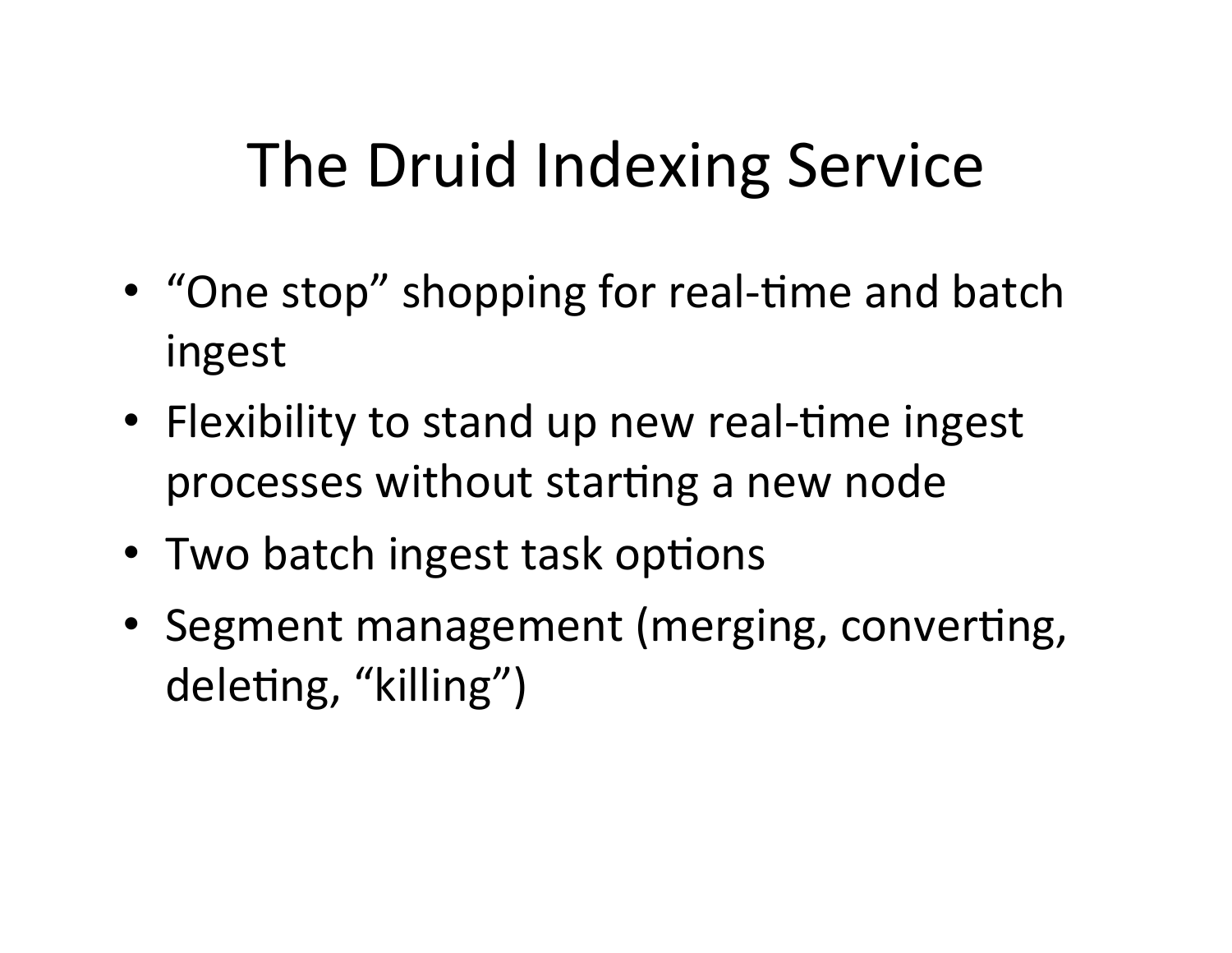#### Indexing Service Architecture



*(from h?p://druid.io/docs/0.6.52/Indexing-Service.html)*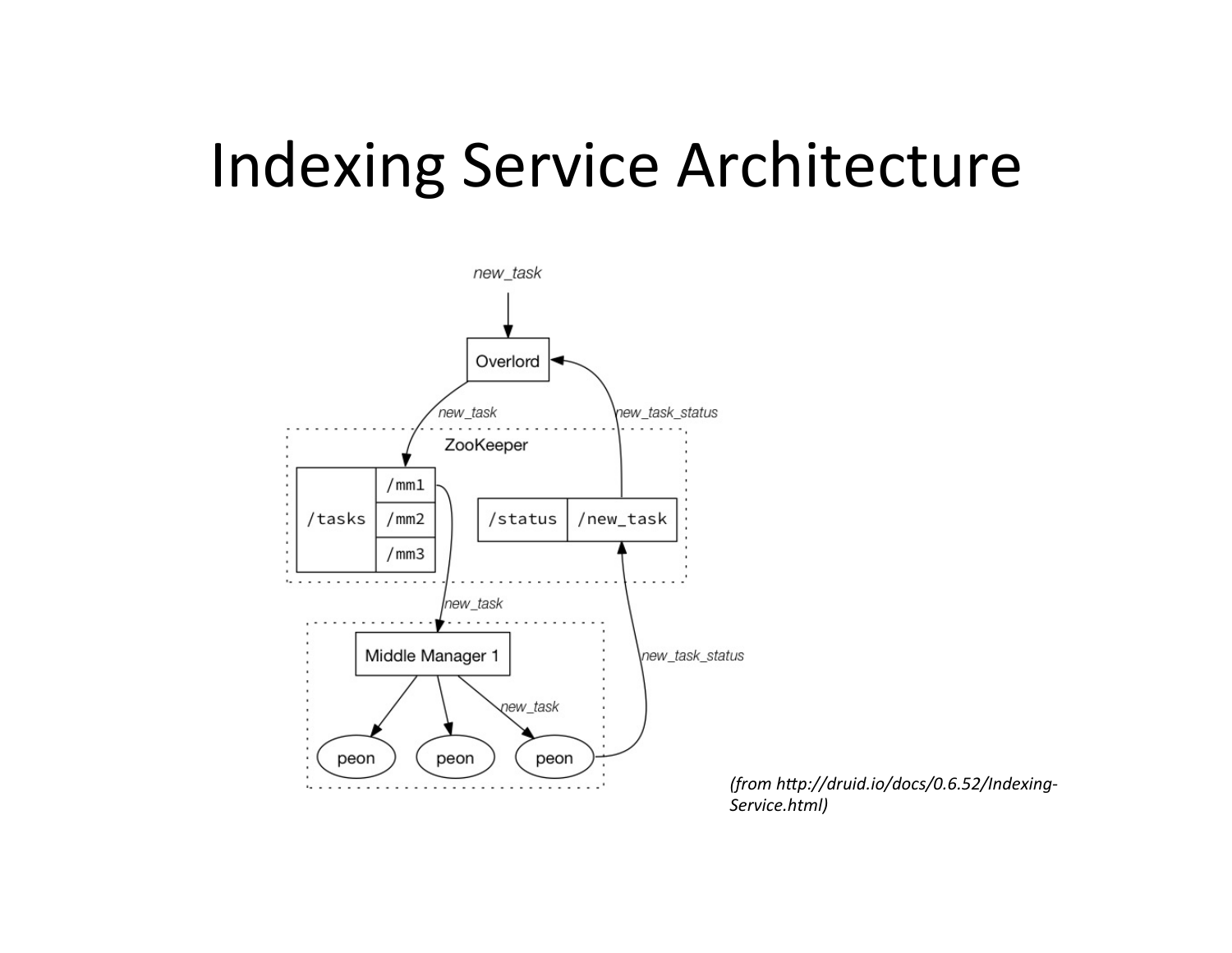## Indexing Service Details

- druid.indexer.runner.type:
	- $-$  when  $1$ <sub>O</sub>cal, Overlord bypasses Middle Manager and launches tasks directly
	- $-$  when  $\text{remote}$ , tasks Middle Managers to launch indexing tasks
	- $-$  defaults to  $\text{local}$
- Today, we'll be running in  $local$  mode
- Launch tasks by POSTing JSON-encoded HTTP requests to Overlord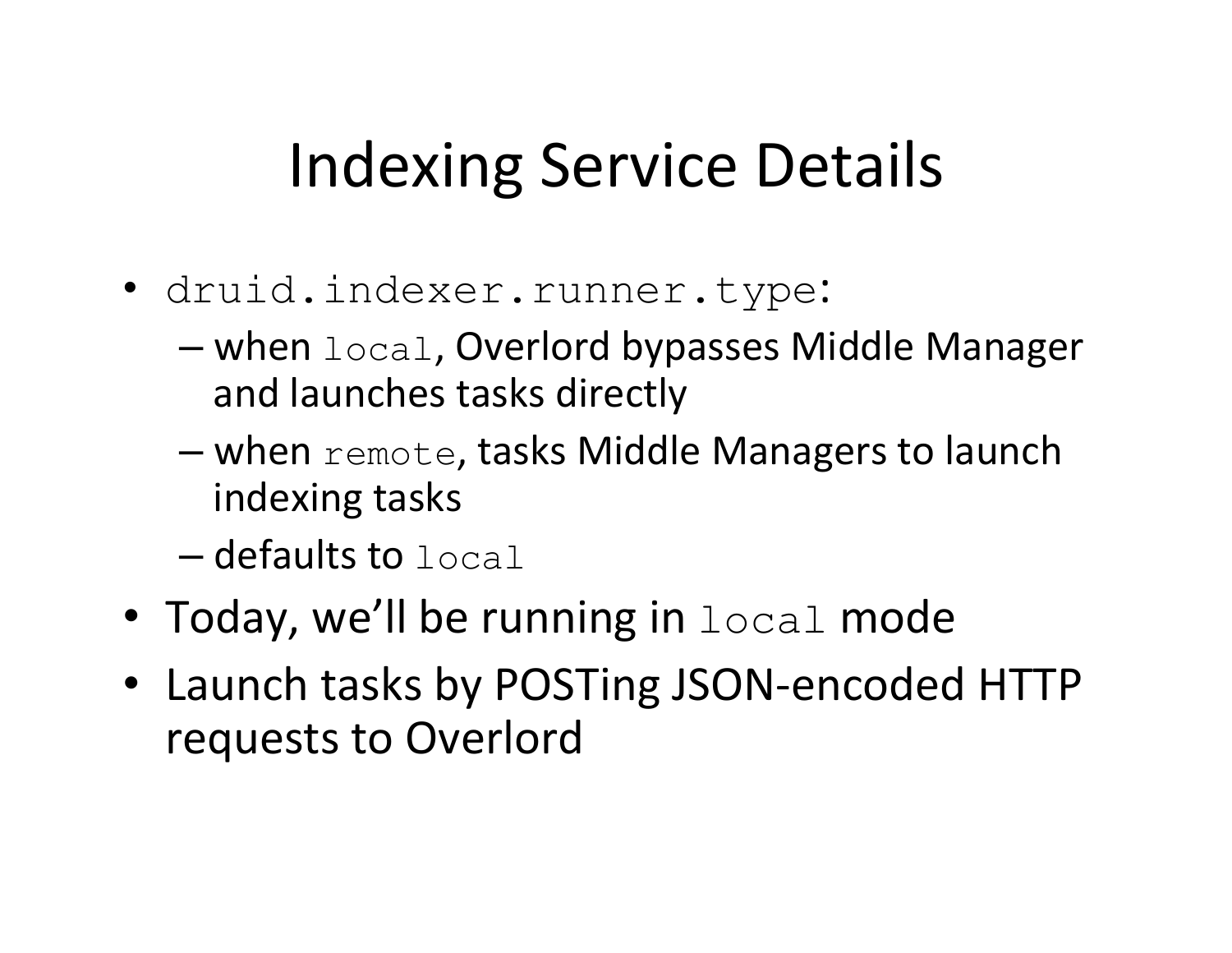### Real-Time Ingest

- type is index realtime
- Specify the Firehose (data-stream source)
	- Kafka
	- $-$  S3
	- Twitter (spritzer)
	- RabbitMq
	- $-$  RandomFirehose stream of random numbers
- Index granularity:
	- $-$  aggregation granularity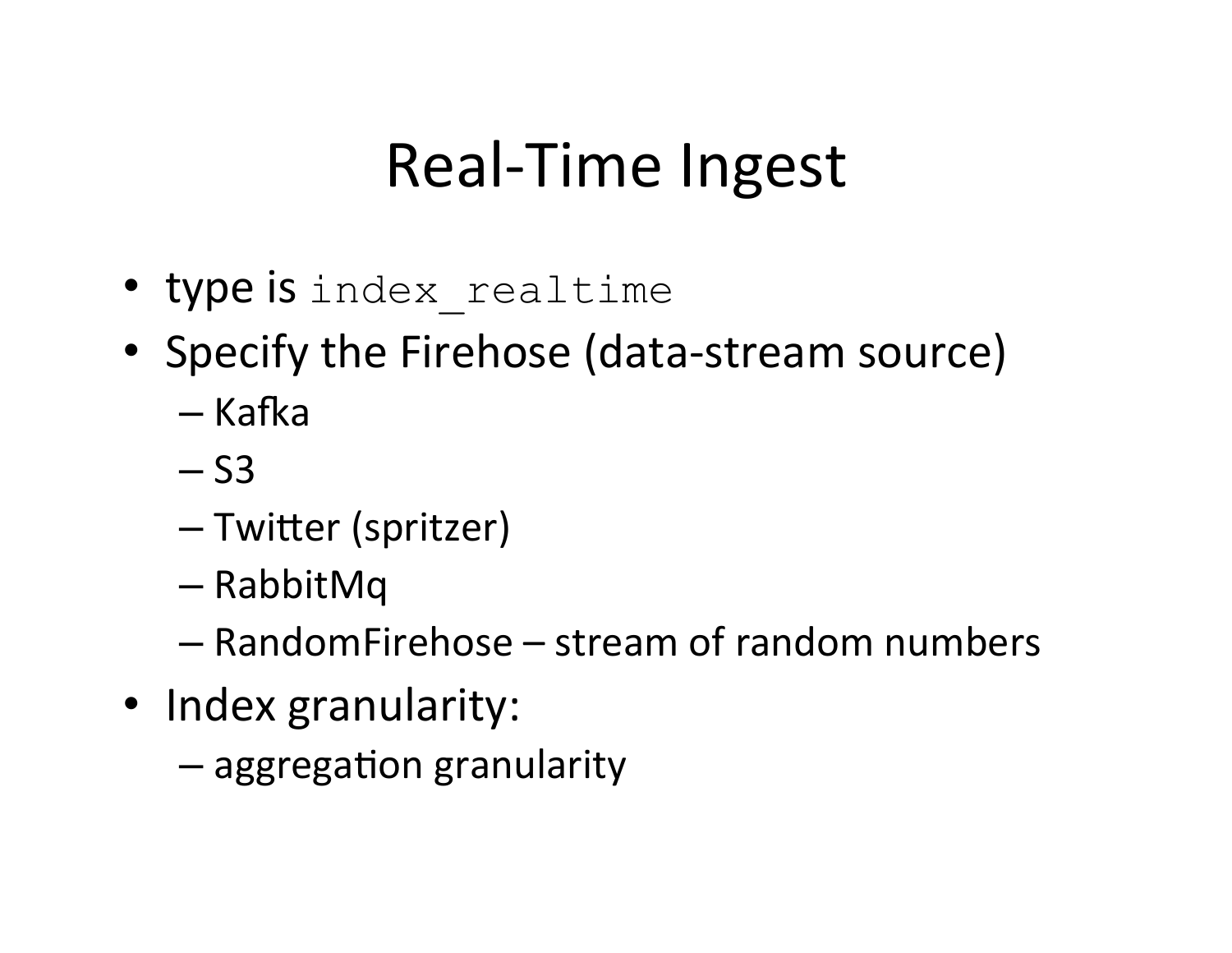## Real-Time Ingest, Cont

- Intermediate persist period
- Segment granularity:
	- $-$  Segment push to deep storage
- Window Period
	- $-$  Outlier rejection
- Rejection Policy
	- $-$  Need to be a little careful here
- indexGranularity < intermediatePersistPeriod =< windowPeriod < segmentGranularity
- Do not override druid.indexer.taskDir (bug  $$ incremental persist failure)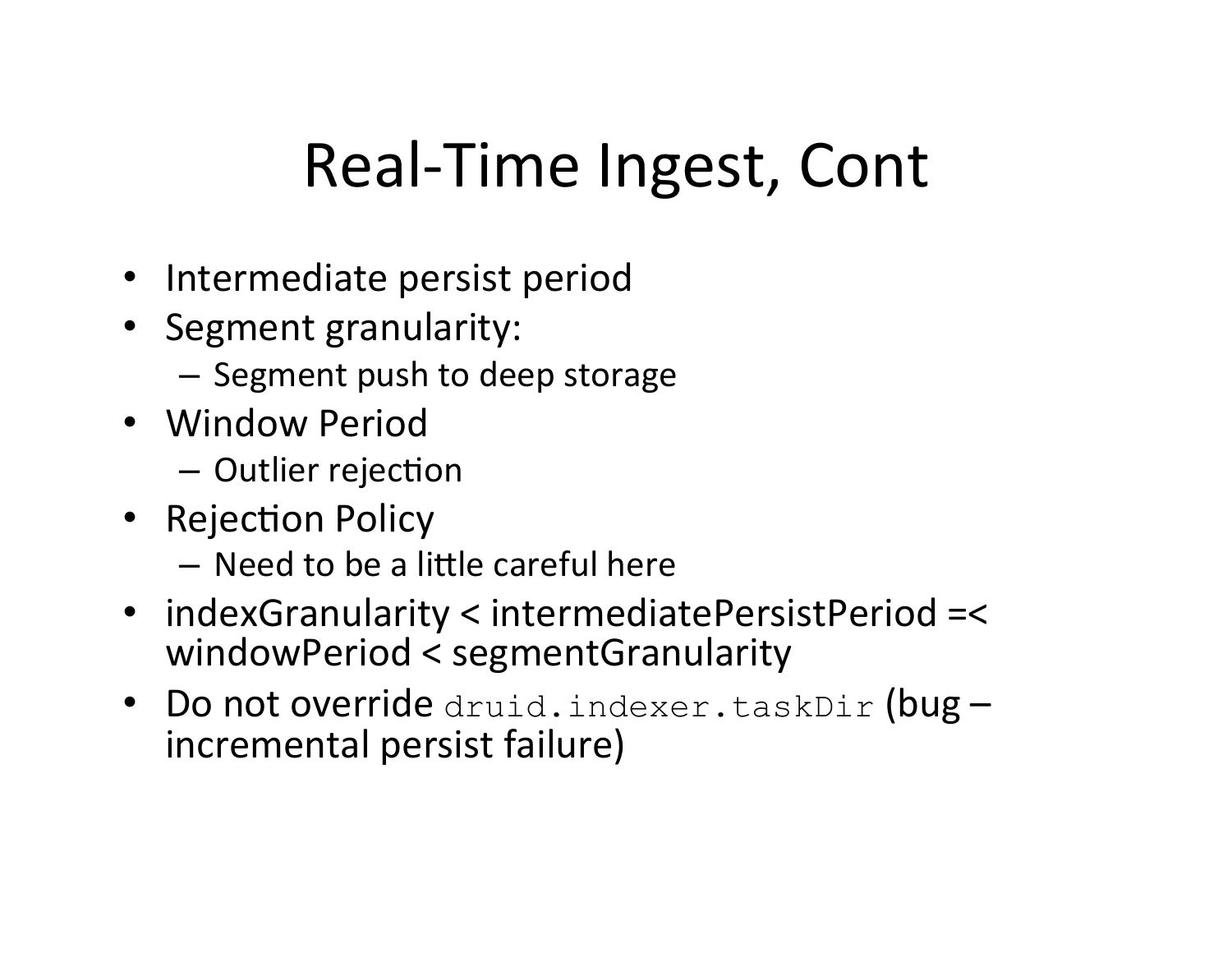## Broker Console

- http://host:<brokerPort/druid/v2/ datasources
- For a newly started cluster, "dimensions" will be empty until some time after the first segment is persisted to deep storage
- On EC2, need to open 8080 to HTTP traffic (in your security group)
- (Note: your security group needs port 22 for ssh, too!)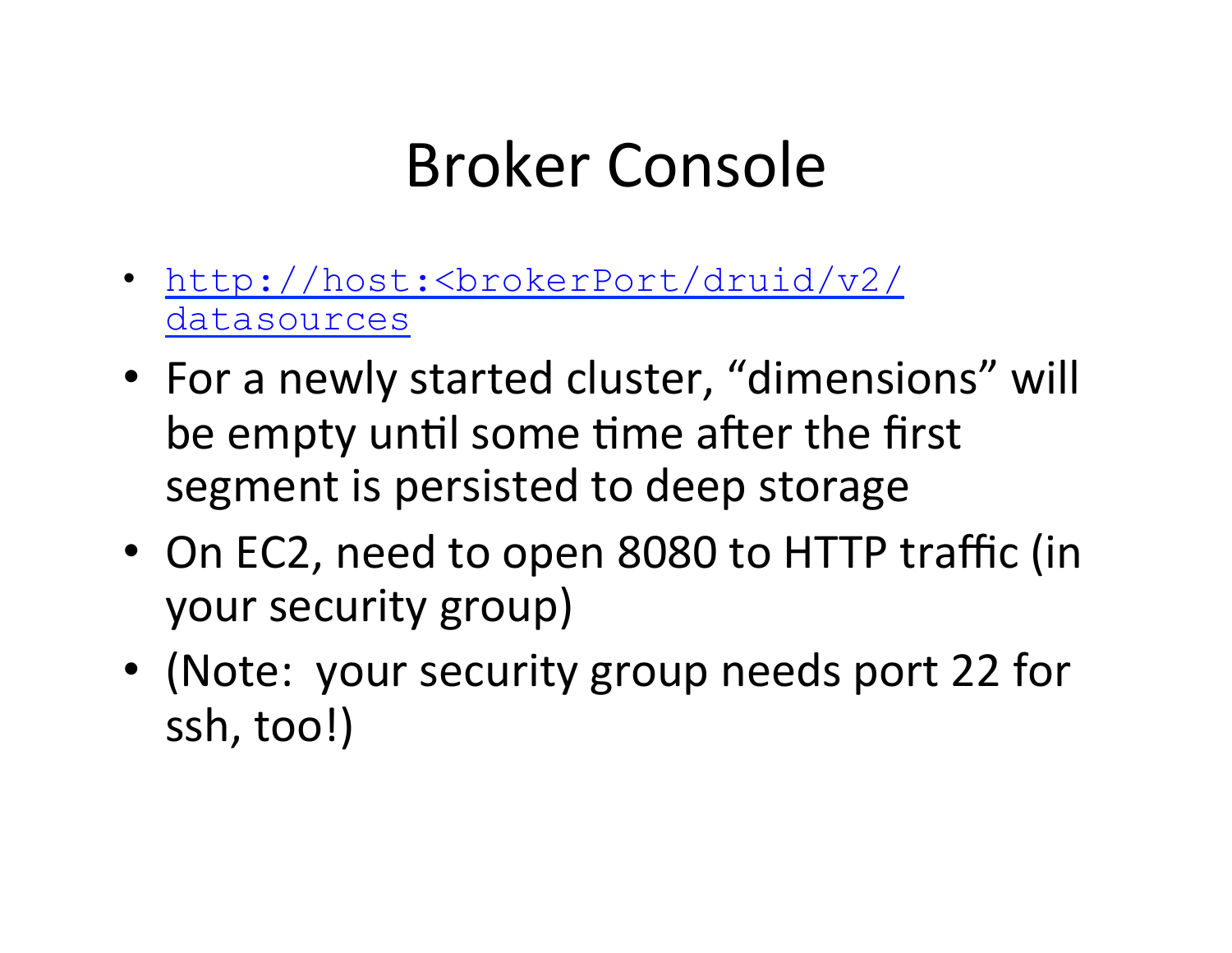## Druid RESTful API

- http://host:<brokerPort|realtimePort|historicalPort>/ druid/v2?pretty=true -H 'content-type: application/json' -d <queryFile>
- http://host:<overlordPort>/druid/v1/task -H 'contenttype: application/json' -d <taskFile>
- http://host:<overlordPort>/druid/v1/task/<taskName>/ status
- http://host:<overlordPort>/druid/v1/task/<taskName>/ shutdown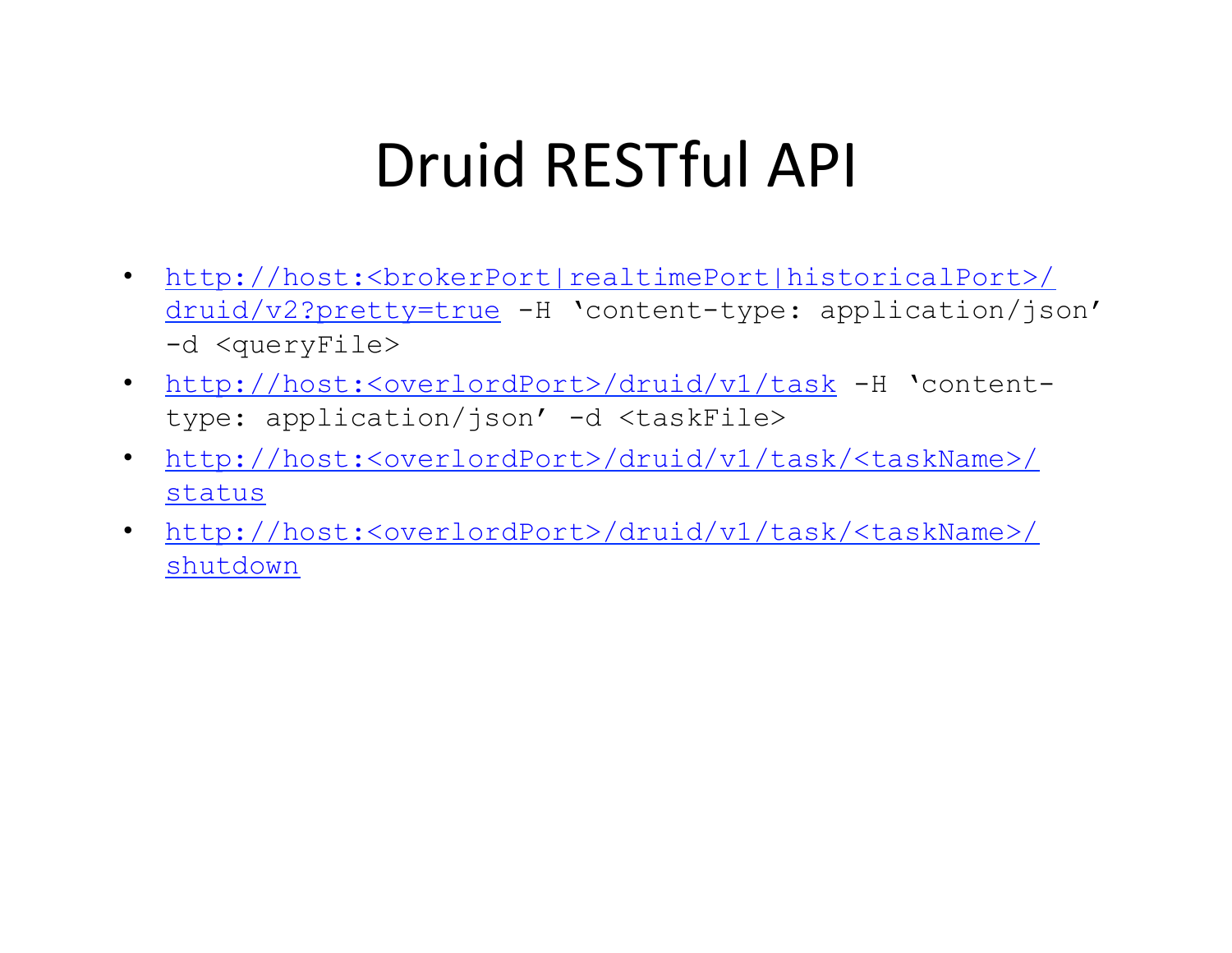#### Batch Ingest

- In Indexing Service, two choices:
	- Index
		- Designed for small/simple tasks
		- Does not require external Hadoop deployment
	- Hadoop Index
		- For larger datasets that can benefit from the advantages of a Hadoop cluster
		- *Still* don't need an external Hadoop deployment (launches internally in Druid), but with only a single Reducer per segment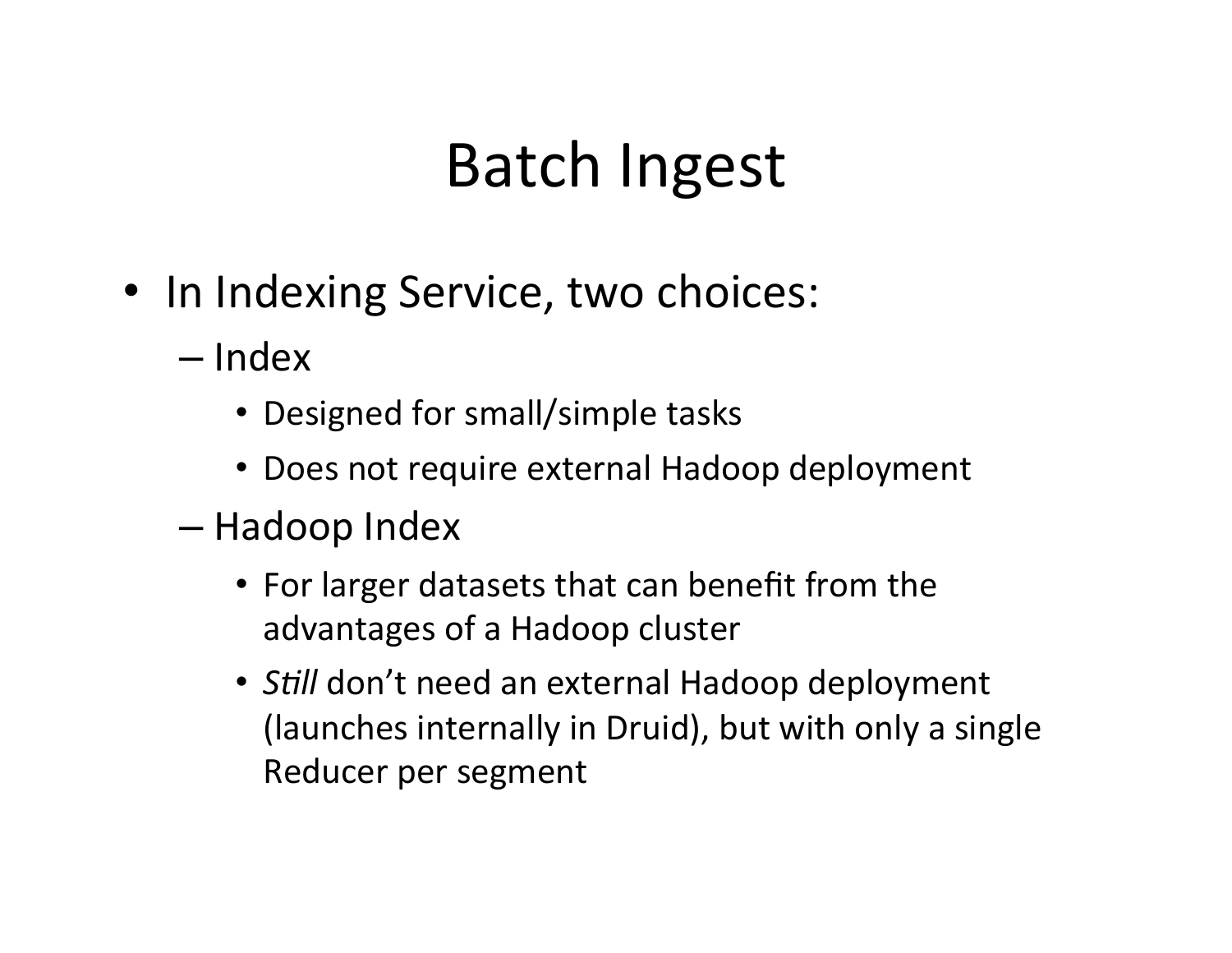## Batch Ingest, Cont

- Lots of temporary storage during a batch job
	- Some internal to Druid
	- $-$  Some internal to Hadoop
- If your  $/\text{tmp}$  partition isn't large enough...
	- $-$  You can run out of disk during an ingest
	- $-$  Redirecting temp output can be tricky
	- Prepending druid.indexer.fork.property sometimes pushes a property to child processes, sometimes not
- Have a large  $/\text{tmp}$  partition, or smaller batches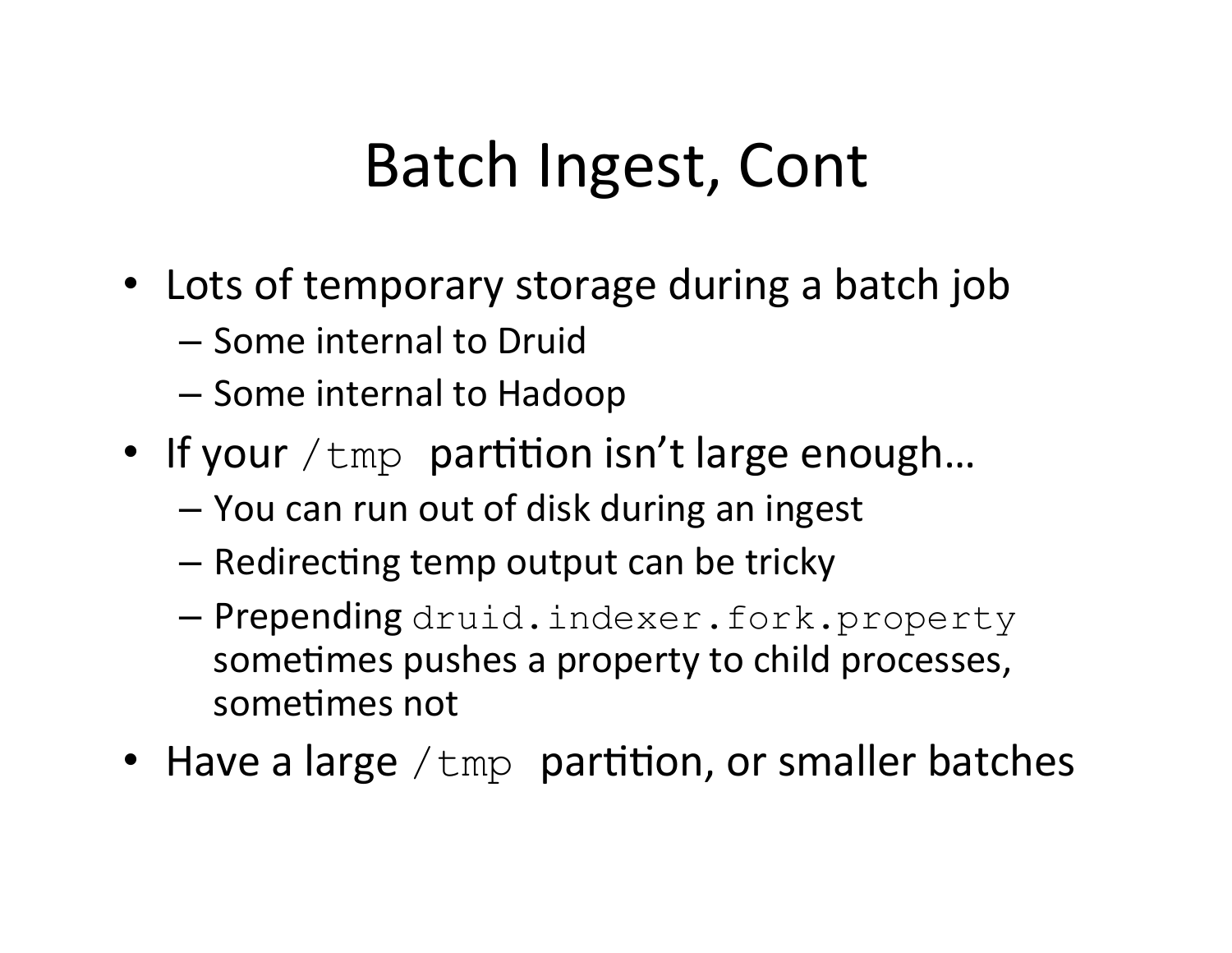## Final Words on Storage

- Be sure to roll those log files!
- On Overlord launch, you can specify separate log4j configurations for Overlord vs the indexing tasks with this neat trick:
	- -Dlog4j.configuration=file:/somepath/ overlord.log4j.properties - Ddruid.indexer.fork.property.log4j.configuration=file :/somepath/realtime.log4j.properties
- I use much shorter roll for real-time than for overlord.
- Causes total havoc when there is more than one task running (but, helps with disk!)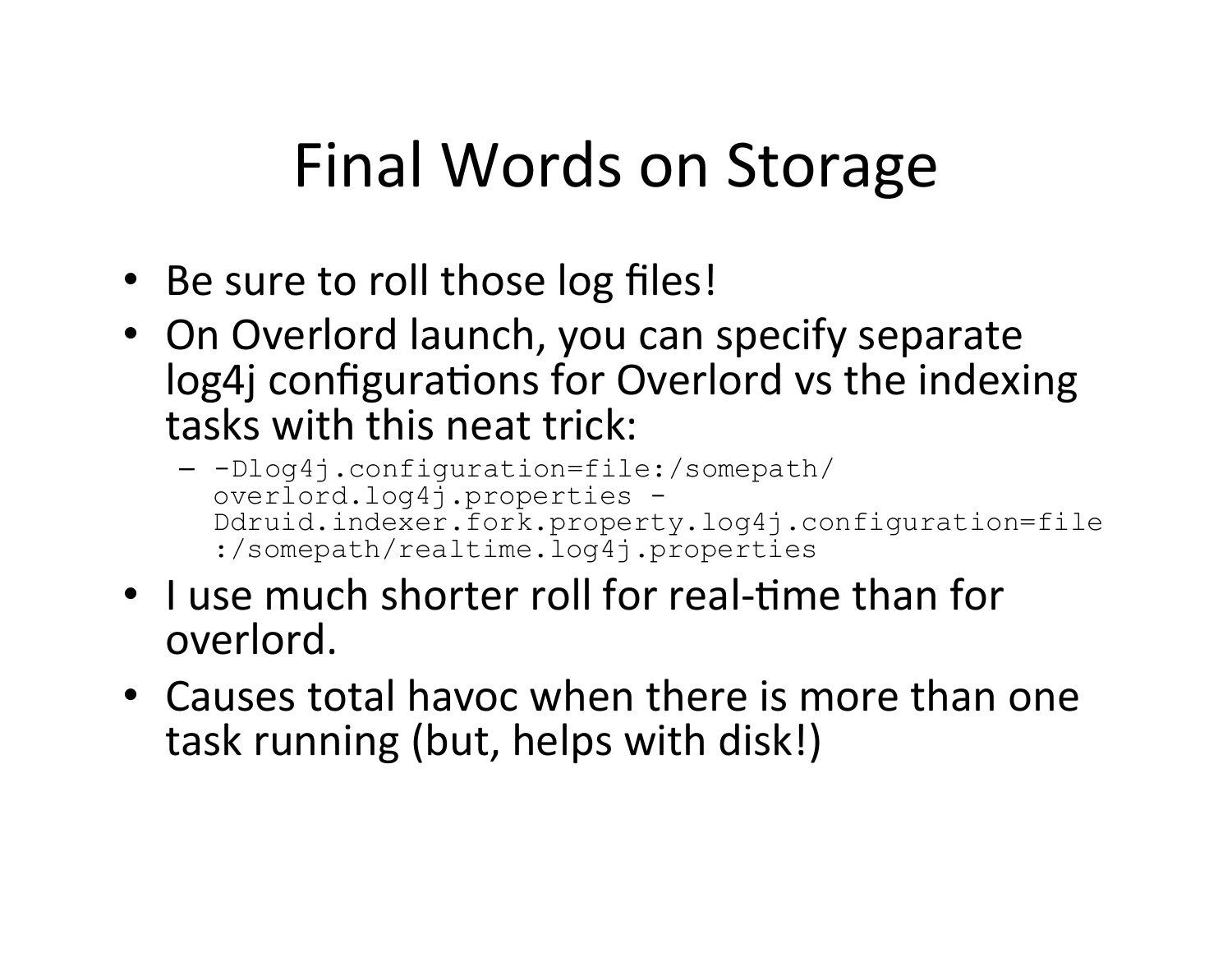### EC2 Druid AMI

- m3.xlarge, 64-bit Linux
	- $-64$  GB root partition (sudo resize2fs /dev/xvda1)
	- $-$  JDK 1.7u51
	- $-$  git 1.8.3.1
	- $-$  Maven 3.1.1
	- $-$  MySQL 5.6.16
	- Zookeeper 3.4.5
	- $-$  Kafka 2.8.0
	- Druid master (currently 0.6.62)
	- MySQL/Zookeeper/Druid launch scripts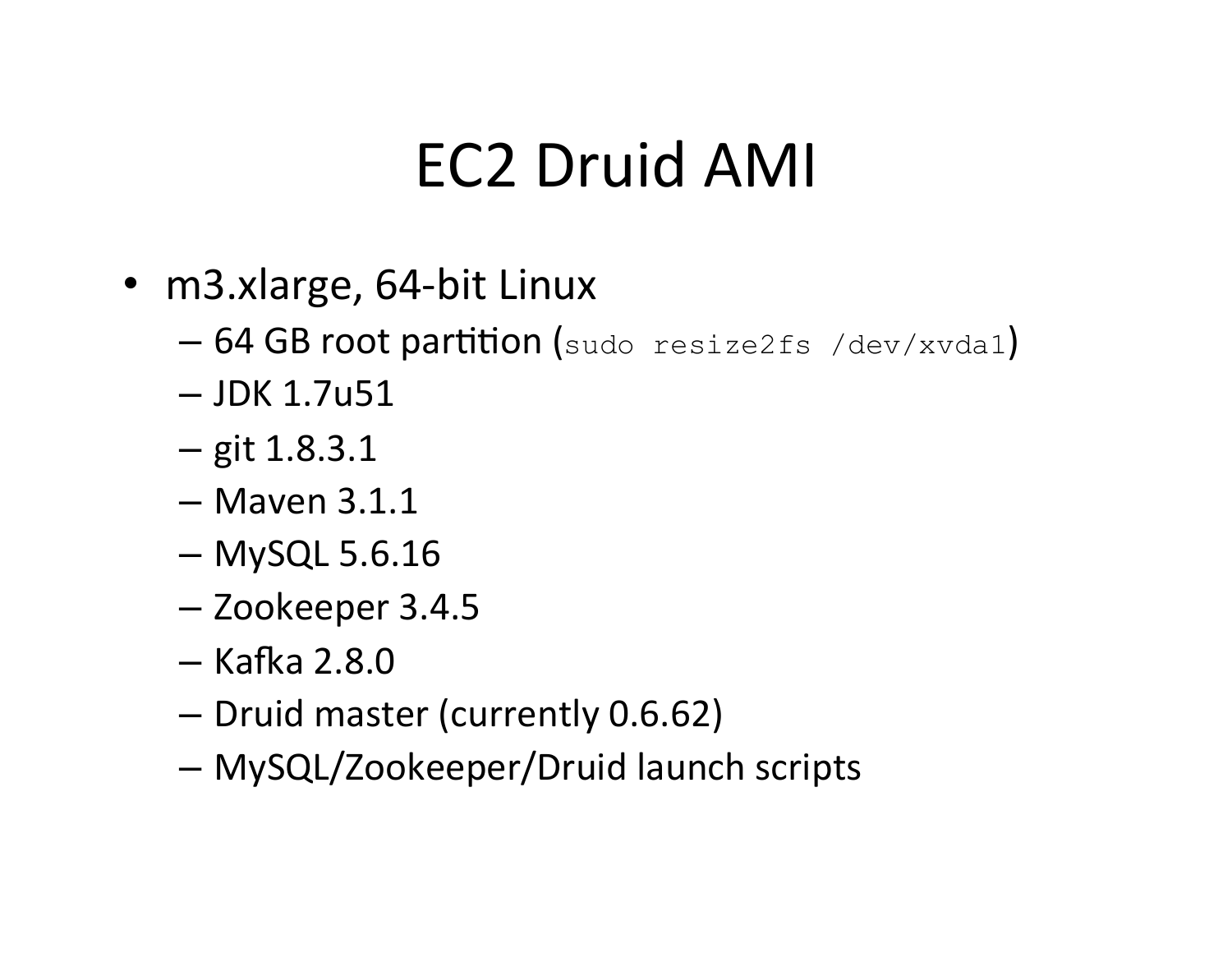## A Running "Cluster"

- Deployment layout
	- $-$  local mode (no Middle Manager)
	- Indexing Service for all loads
	- Sample data – Fannie-Mae loan-level disclosure data for February 2014
	- Mix of real-7me and batch nodes
	- Main directory: /opt/druid-services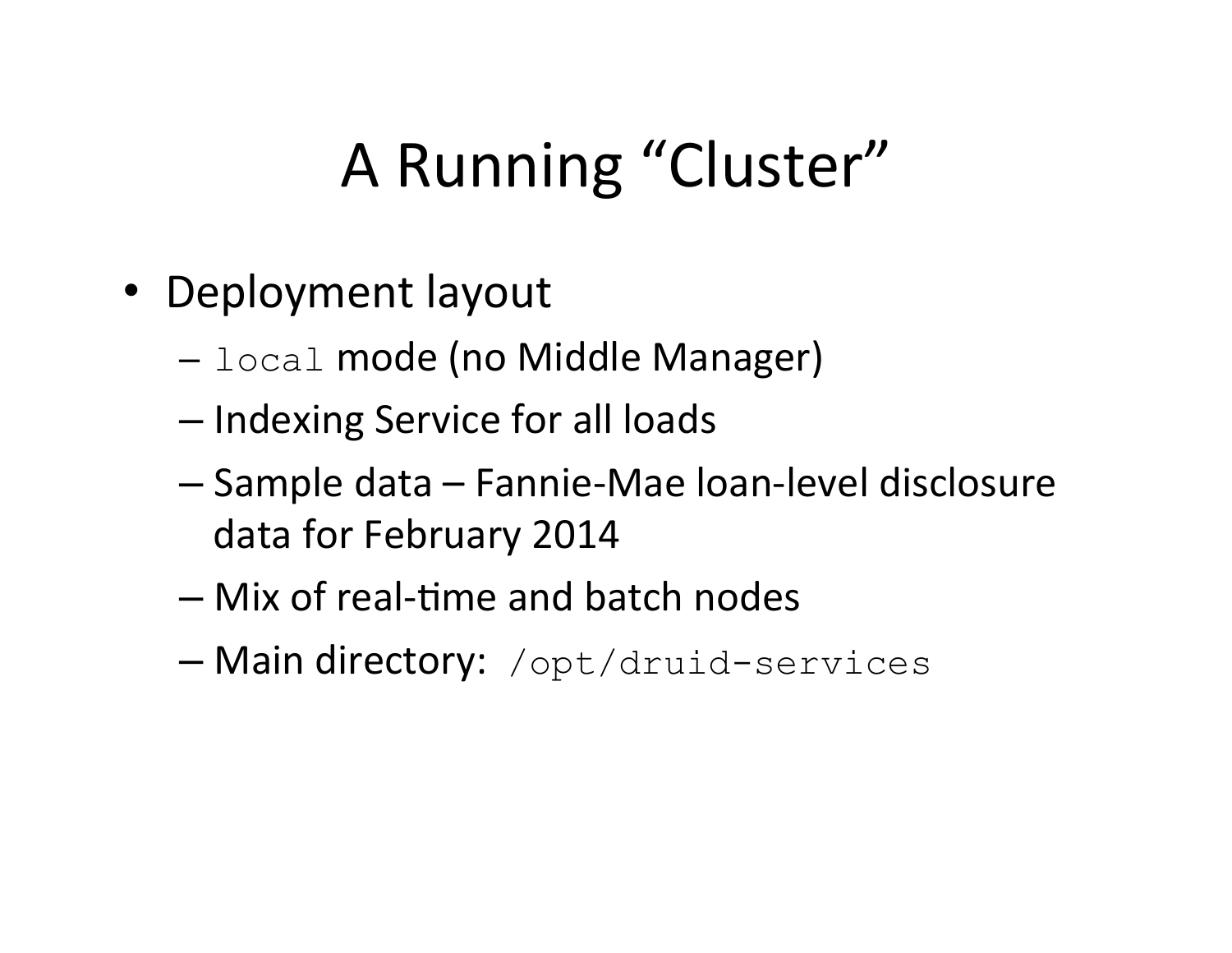#### Resources

- Official Druid documentation is best source: http://druid.io/docs/latest/
- Active, generous forum ("Druid Development" Google group): https://groups.google.com/forum/#!forum/ druid-development
- Hopefully this presentation fills in some of the remaining details